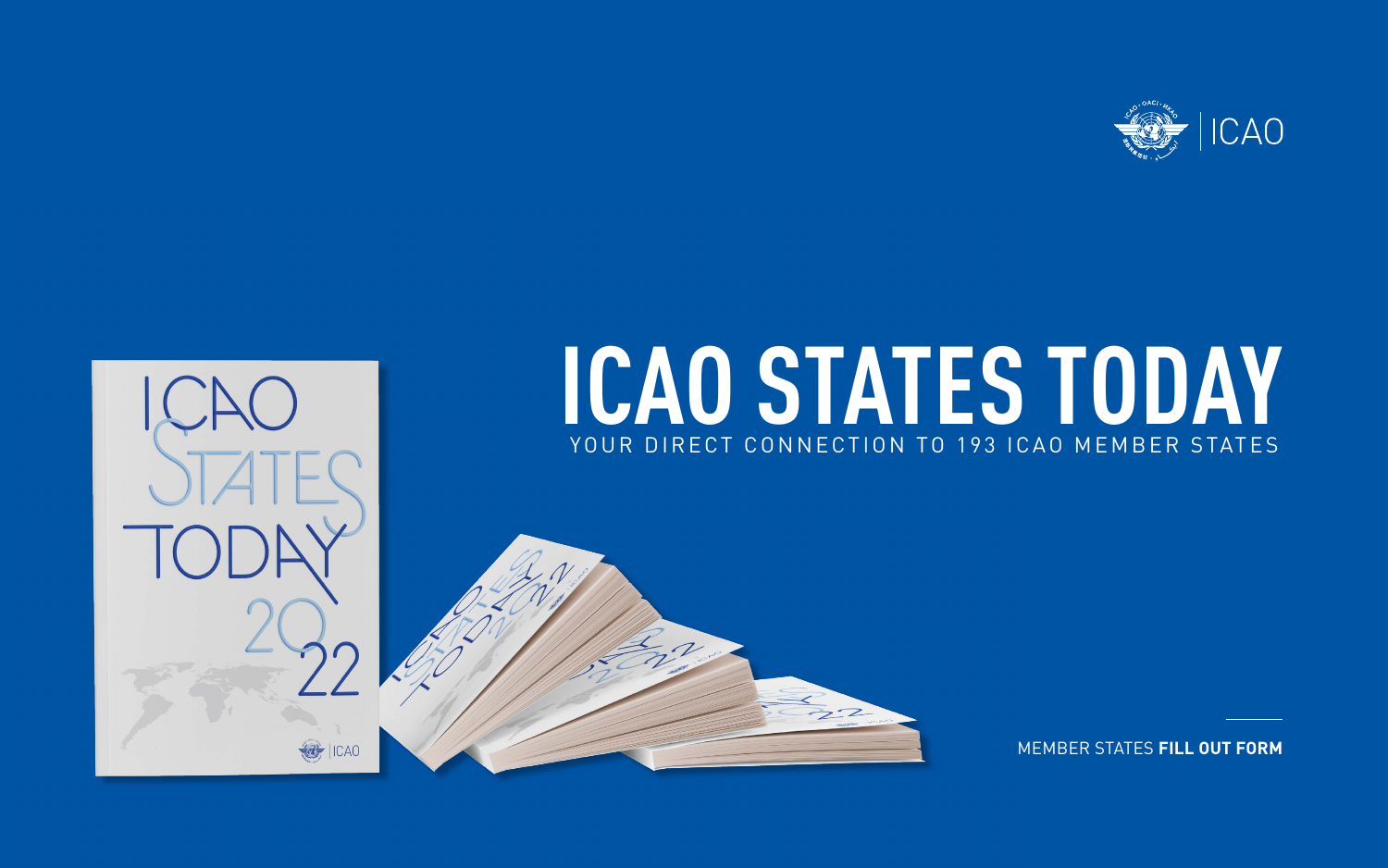### **PAGE 2** OF 5

As with earlier editions of ICAO STATES TODAY, each Member State is entitled to a Complimentary Page to highlight its achievements and strategies for capturing its share of the growing travel and tourism market worldwide.



**Please fill out the form on the following two pages to help us collect the most recent information and data about your state.**





**STATE FACTS & FIGURES** 





**International Traffic** 1 349 755 passengers

### **VISION, STRATEGIES AND ACHIEVEMENTS**

Lorem ipsum dolor sit amet, consectetuer adipiscing elit, sed diam nonummy nibh euismod tincidunt ut laoreet dolore magna aliquam erat volutpat. Ut wisi enim ad minim veniam, quis nostrud exerci feugait nulla tation vel accumsan et iusto odio dignissim qui blandit praesent luptatum zzril delenit augue duis dolore te feugait nulla facilisi. Ut wisi enim ad minim veniam, blandit praesent luptatum zzril delenit augue duis dolore te feugait nulla facilisi. Azzril delenit augue duis dolore te feugait nulla facilisi. Ut wisi enim ad

ICAO STATES TODAY 2022

# **State Name**

w.website.com | Email. info@website.com



minim veniam, blandit praesent luptatum zzril delenit augue duis dolore te feugait nulla facilisi. Azzril delenit augue duis dolore te feugait nulla facilisi.

Lorem ipsum dolor sit amet, consectetuer adipiscing elit, sed diam nonummy nibh euismod tincidunt ut laoreet dolore magna aliquam erat volutpat. Ut feugait nulla wisi enim ad minim veniam, quis nostrud exerci feugait nulla tation vel accumsan et iusto odio dignissim qui blandit praesent luptatum zzril delenit augue duis dolore te feugait nulla facilisi.

The book will be printed with sustainable and eco-friendly printing methods on carbon neutral recycled uncoated paper



The complimentary page size is 8.5 x 11 inches and the data will be presented in infographics for clear and visibile information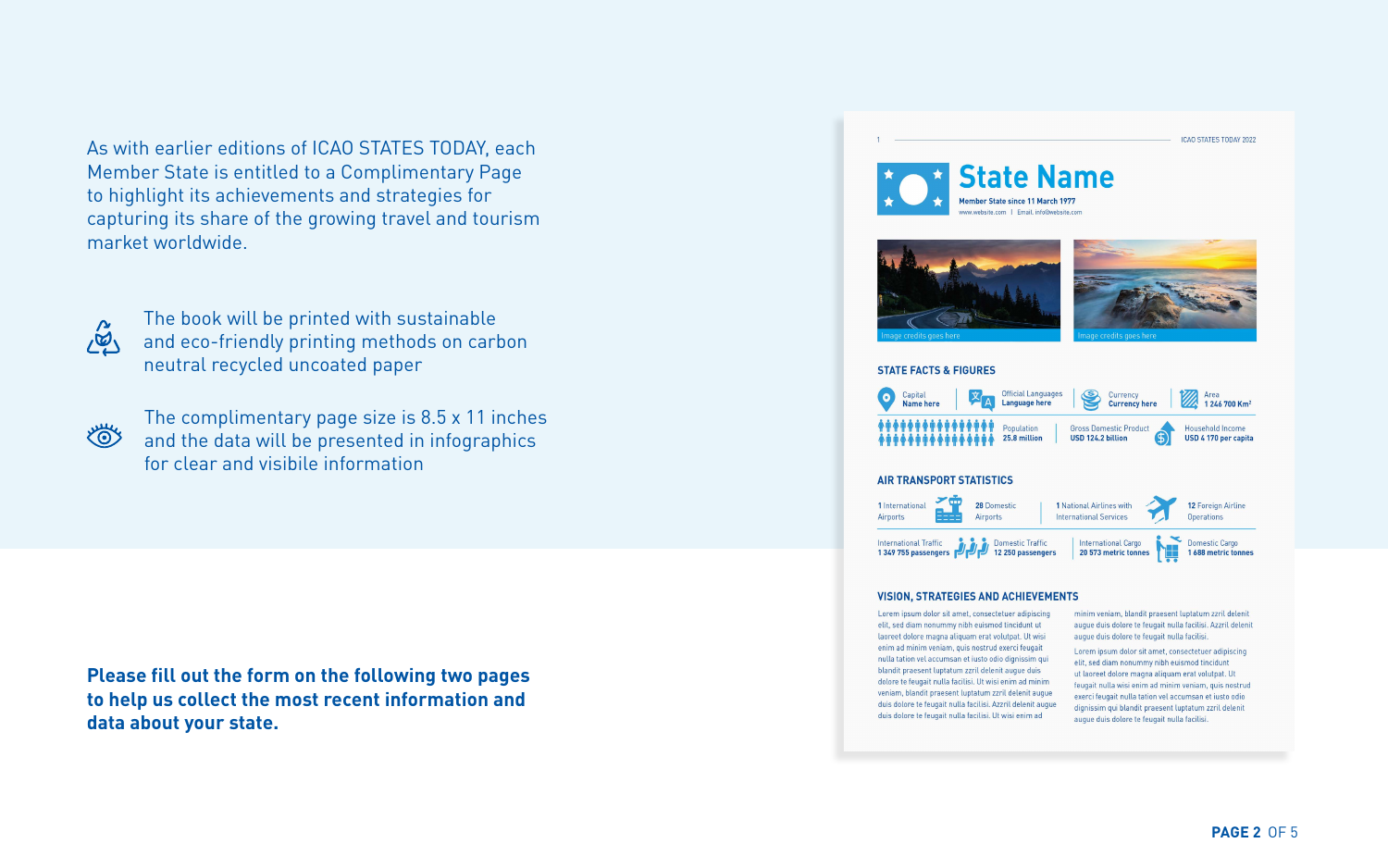**PAGE 3** OF 5

## **STATE FACTS & FIGURES\*** 02.



### **AIR TRANSPORT STATISTICS\*** 03.



# 01. **MAIN INFORMATION**

| <b>State Name</b> | <b>Member State since</b> | <b>DGCA or CAA Contact Details</b> |  |
|-------------------|---------------------------|------------------------------------|--|
|                   |                           | Website:                           |  |

## *Website: Email:*

# National Airlines with International Services: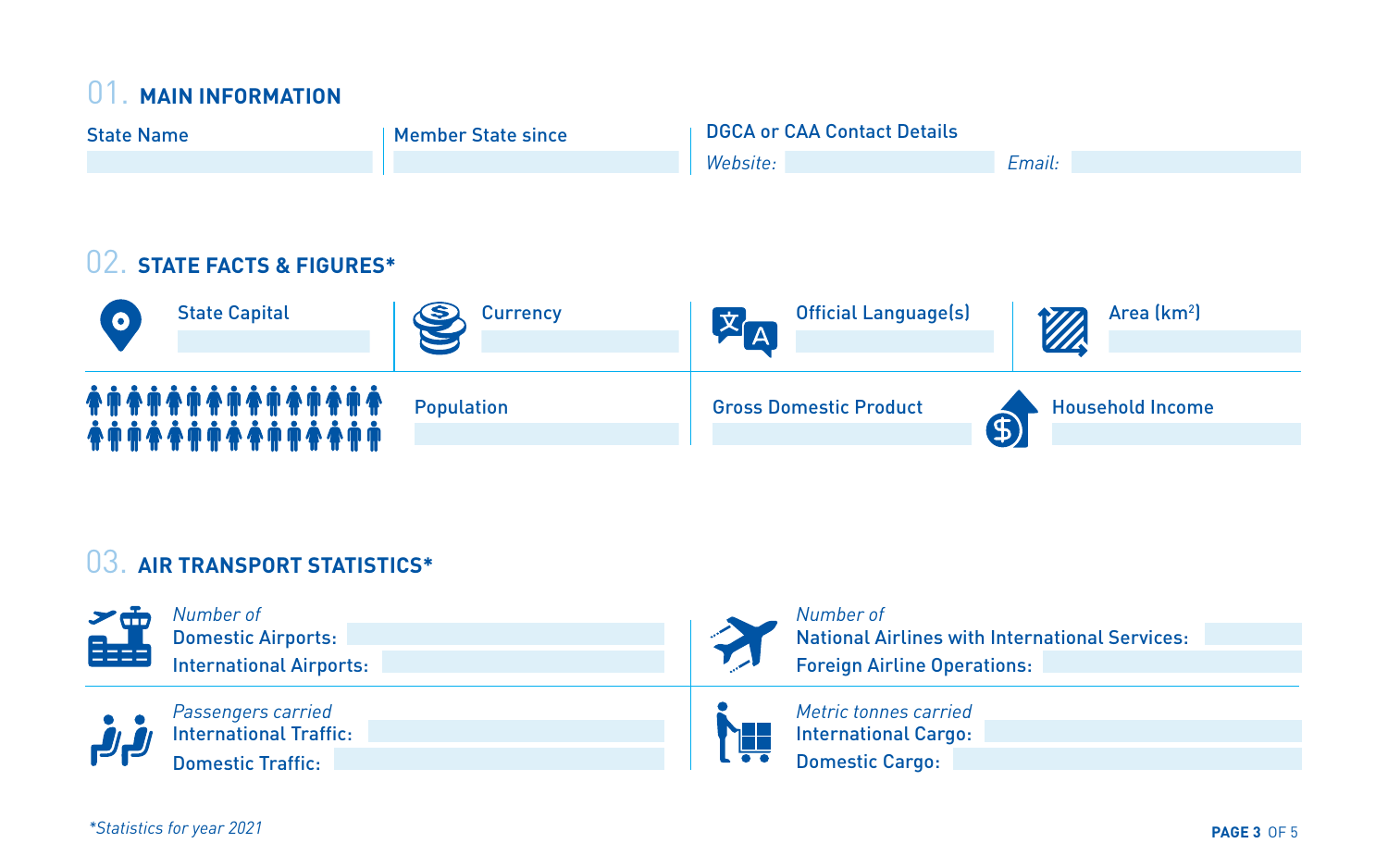**PAGE 4** OF 5

## **VISION, STRATEGIES AND ACHIEVEMENTS** (maximum 150 words or 975 characters with spaces) 04.

## **05. IMAGES TECHNICAL REQUIREMENTS**

- Please submit **two** images that represents your State
- Images must be **JPEG** (.jpeg/.jpg) or **PNG** (.png) formats
- Landscape image dimensions should be of **6 x 4 inches (width x height)** or 1800 x 1200 pixels.

• Please use **high resolution** images with **300 dpi,** simply because this is the resolution of most printers. This will ensure your image prints with clarity and without any

pixellization.

## **Are you done?**

Please save this pdf and send it to **IST**@icao.int